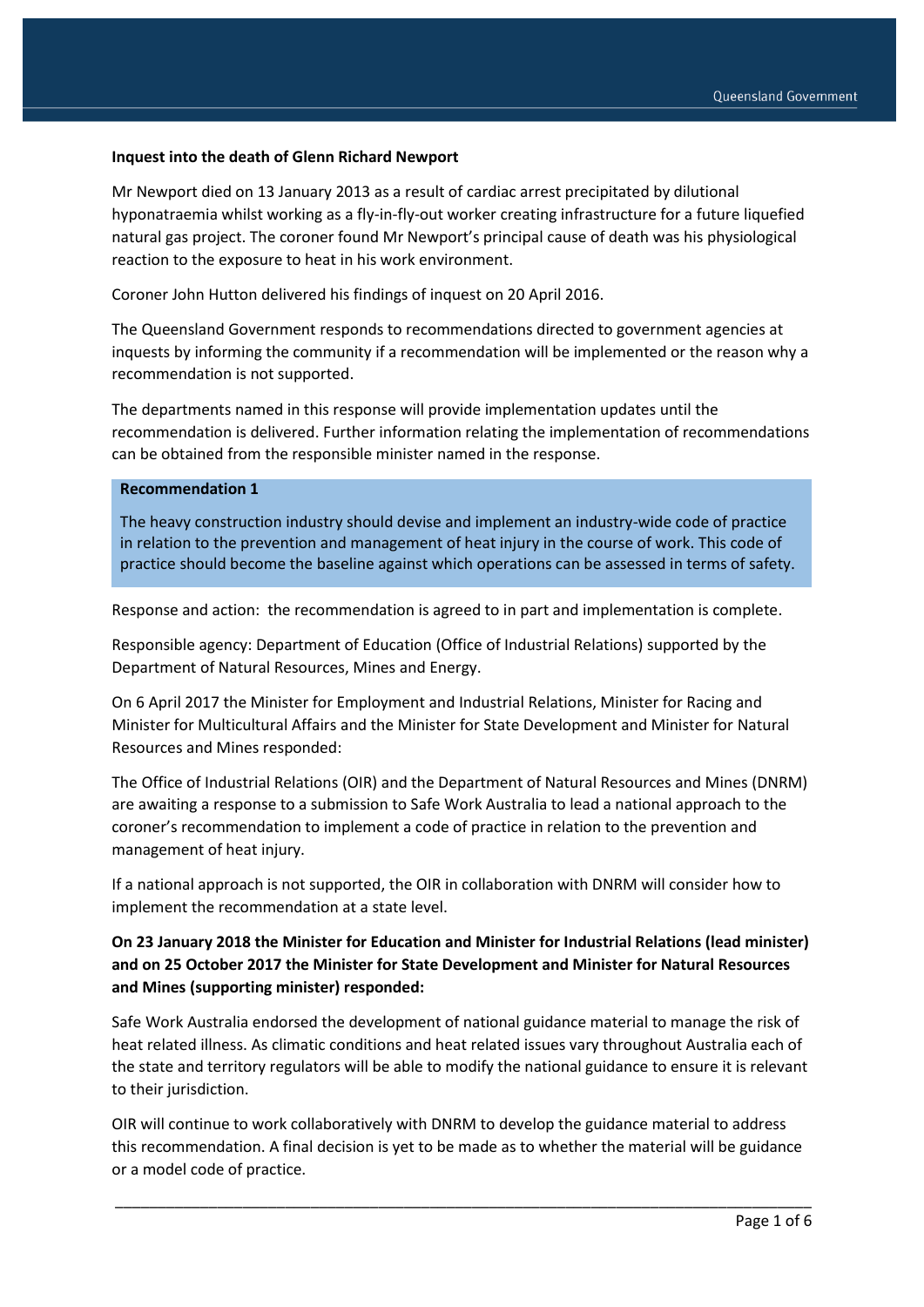It should also be noted, in November 2016 OIR published a Workplace Health and Safety Queensland (WHSQ) web script on [managing the risks of heat related illness](https://www.worksafe.qld.gov.au/injury-prevention-safety/hazardous-exposures/heat-stress) which includes many resources including a heat stress (basic) calculator.

Furthermore, in 2016 WHSQ Inspectors underwent training by Dr Ross De Corletto on heat stress risk assessment, control and enforcement.

## **On 22 February 2018 the Minister for Education and Minister for Industrial Relations, and the Minister for Minister for Natural Resources, Mines and Energy responded:**

Safe Work Australia led the development of national guidance material to manage the risk of heat related illness.

The coroner recommended the development of a Code of Practice however as climatic conditions and heat related issues vary throughout Australia, development of national guidance material was preferred as it allows each of the state and territory regulators to modify the guidance to ensure it is relevant to their jurisdiction.

The content of the *Guide for Managing the Risks of Working in Heat* (the guide) was reviewed by the Office of Industrial Relations, the Department of Natural Resources and Mines and work health and safety regulators in other jurisdictions. The content was also reviewed by technical experts in the field, Professor Dino Pisaniello and Dr Richie Gun of the University of Adelaide.

The guide was endorsed by the Strategic Issues Group – Work Health and Safety (SIG-WHS), as the national committee that supports Safe Work Australia. The guide was given final approval by Safe Work Australia members (with the exception of Victoria and the ACTU) on 7 December 2017.

The [guide](https://www.safeworkaustralia.gov.au/doc/guide-managing-risks-working-heat) was published on the SWA website on 8 December 2017.

A communication and engagement strategy was also approved by SIG-WHS members and communication activities have begun and will continue into autumn 2018. A range of channels will be used to promote the key messages of the guide. Safe Work Australia is also working with the Bureau of Meteorology about cross-promotion of the guide.

### **Recommendation 2**

Any future industry-wide code of practice should be based on a quantitative assessment of climate, including an ultimate cut-off temperature at which work must cease. Qualitative measures may be implemented in support of such quantitative measures, but quantitative measures should be in place. It follows that work sites should have appropriate equipment and personnel to measure temperature and humidity.

Response and action: the recommendation is agreed to in part and implementation is complete.

Responsible agency: Department of Education (Office of Industrial Relations) supported by the Department of Natural Resources, Mines and Energy.

On 6 April 2017 the Minister for Employment and Industrial Relations, Minister for Racing and Minister for Multicultural Affairs and the Minister for State Development and Minister for Natural Resources and Mines responded:

The Office of Industrial Relations (OIR) and the Department of Natural Resources and Mines (DNRM) are awaiting a response to a submission to Safe Work Australia to lead a national approach to the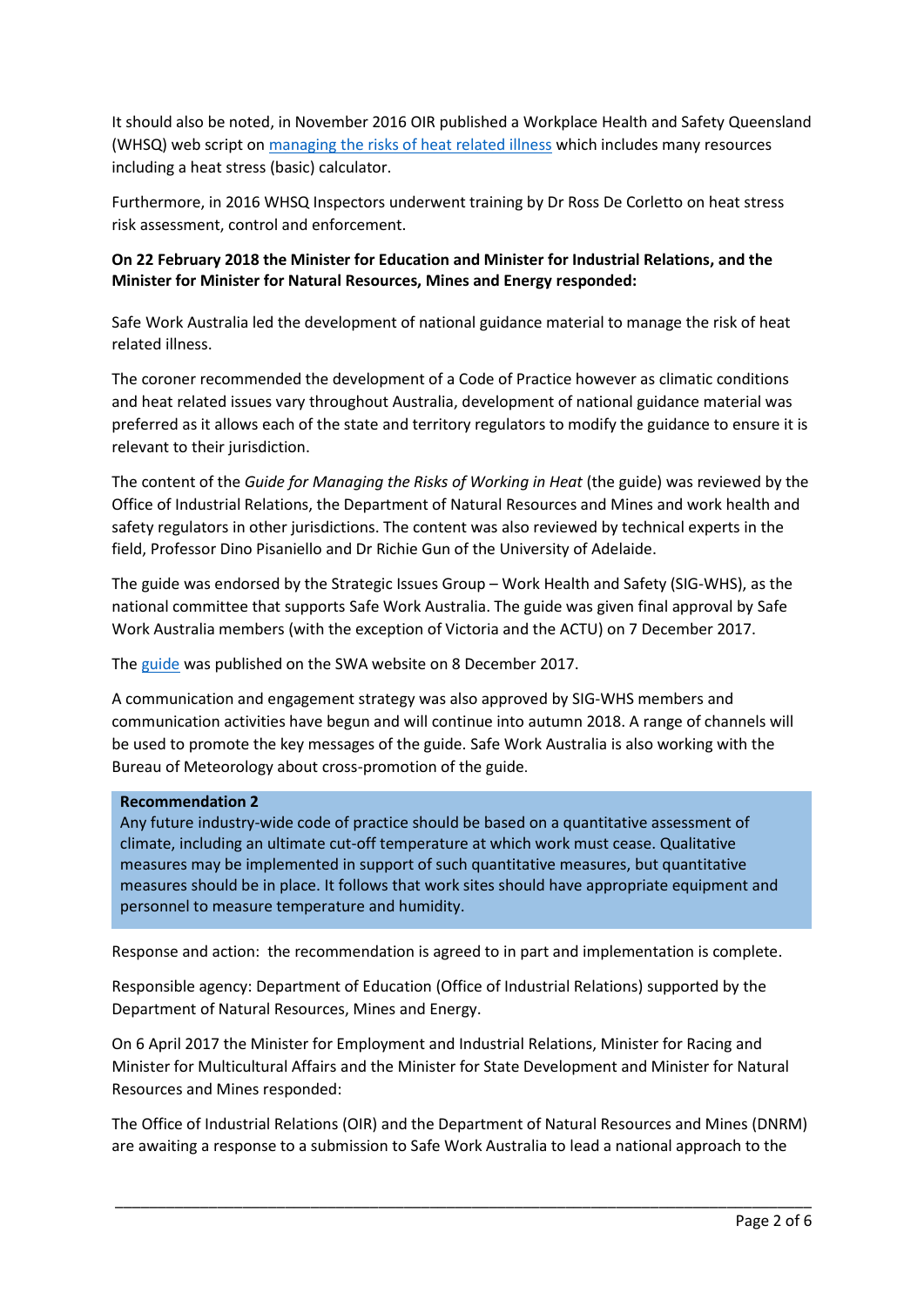coroner's recommendation to implement a code of practice in relation to the prevention and management of heat injury.

If a national approach is not supported, the OIR in collaboration with DNRM will consider how to implement the recommendation at a state level.

# **On 23 January 2018 the Minister for Education and Minister for Industrial Relations (lead minister) and on 25 October 2017 the Minister for State Development and Minister for Natural Resources and Mines (supporting minister) responded:**

Safe Work Australia (SWA) endorsed the development of national guidance material to manage the risk of heat related illness. As climatic conditions and heat related issues vary throughout Australia each of the state and territory regulators will be able to modify the national guidance to ensure it is relevant to their jurisdiction.

OIR will continue to work collaboratively with the DNRM to develop the guidance material to address this recommendation. A final decision is yet to be made as to whether the material will be guidance or a model code of practice.

It should also be noted, in November 2016 OIR published a Workplace Health and Safety Queensland (WHSQ) web script on [managing the risks of heat related illness](https://www.worksafe.qld.gov.au/injury-prevention-safety/hazardous-exposures/heat-stress) which includes many resources including a heat stress (basic) calculator.

Furthermore, in 2016 WHSQ Inspectors underwent training by Dr Ross De Corletto on heat stress risk assessment, control and enforcement.

## **On 22 February 2018 the Minister for Education and Minister for Industrial Relations, and the Minister for Minister for Natural Resources, Mines and Energy responded:**

The coroner recommended the development of a Code of Practice however as climatic conditions and heat related issues vary throughout Australia, development of national guidance material was preferred as it allows each of the state and territory regulators to modify the guidance to ensure it is relevant to their jurisdiction.

The *[Guide for managing the risks of working in heat](https://www.safeworkaustralia.gov.au/doc/guide-managing-risks-working-heat)* (the guide) published by Safe Work Australia on 8 December 2017 includes both quantitative and qualitative assessments tools for managing heat in the workplace (indoors and outdoors).

The guide does not include an ultimate cut-off temperature at which work must cease. This is because there are many factors, apart from temperature, that affect how hot a workers feels, for example, how physically demanding the work is, humidity levels, requirements to wear personal protective equipment, how long they will be exposed to the heat. There are risks in setting a cut off temperature as under certain conditions temperatures below it may pose a significant risk.

The guide includes a comprehensive risk management approach to encompass all working environments, not just the construction industry. The guide requires the assessment of all risks associated with the work being undertaken, the individual worker/s and the environment, and specifies when the risk of heat related illness to workers remains too great, work is to be cancelled or postponed until the risk can be eliminated or minimised – this may mean waiting for hot conditions to pass. The guide includes hyperlinks and appendices providing ease of access to all quantitative and qualitative assessment tools to assist with the comprehensive risk management approach to managing heat in the workplace.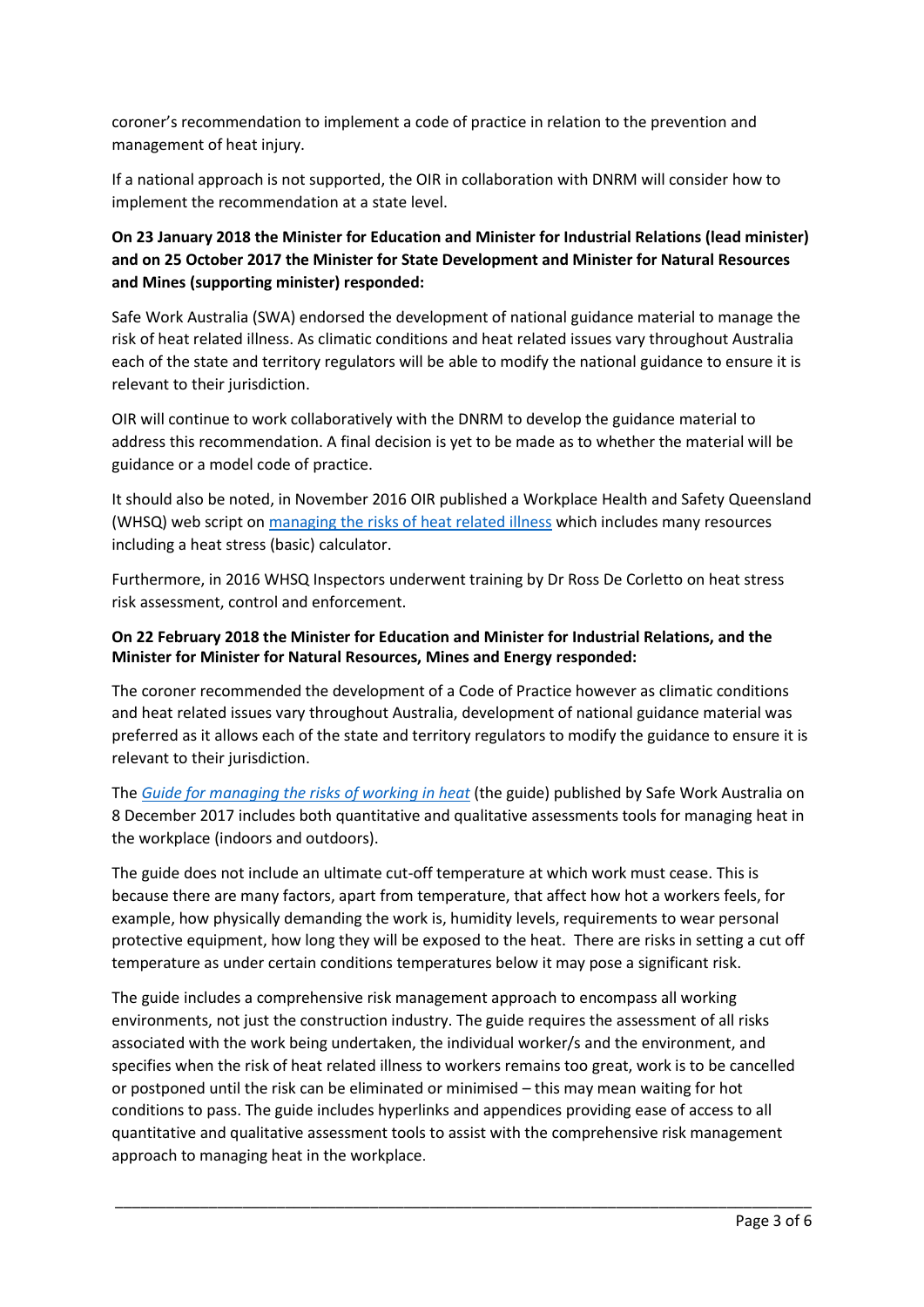### **Recommendation 3**

Any future industry-wide code of practice should include provisions for night-based work in times when the heat of the day is expected to be dangerous.

Response and action: the recommendation is agreed to in part and implementation is complete.

Responsible agency: Department of Education (Office of Industrial Relations) supported by the Department of Natural Resources, Mines and Energy.

On 6 April 2017 the Minister for Employment and Industrial Relations, Minister for Racing and Minister for Multicultural Affairs and the Minister for State Development and Minister for Natural Resources and Mines responded:

The Office of Industrial Relations (OIR) and the Department of Natural Resources and Mines (DNRM) are awaiting a response to a submission to Safe Work Australia to lead a national approach to the coroner's recommendation to implement a code of practice in relation to the prevention and management of heat injury.

If a national approach is not supported, the OIR in collaboration with DNRM will consider how to implement the recommendation at a state level.

# **On 23 January 2018 the Minister for Education and Minister for Industrial Relations (lead minister) and on 25 October 2017 the Minister for State Development and Minister for Natural Resources and Mines (supporting minister) responded:**

Safe Work Australia (SWA) endorsed the development of national guidance material to manage the risk of heat related illness. As climatic conditions and heat related issues vary throughout Australia each of the state and territory regulators will be able to modify the national guidance to ensure it is relevant to their jurisdiction.

OIR will continue to work collaboratively with the DNRM to develop the guidance material to address this recommendation. A final decision is yet to be made as to whether the material will be guidance or a model code of practice.

It should also be noted, in November 2016 OIR published a Workplace Health and Safety Queensland (WHSQ) web script on [managing the risks of heat related illness](https://www.worksafe.qld.gov.au/injury-prevention-safety/hazardous-exposures/heat-stress) which includes many resources including a heat stress (basic) calculator.

Furthermore, in 2016 WHSQ Inspectors underwent training by Dr Ross De Corletto on heat stress risk assessment, control and enforcement.

### **On 22 February 2018 the Minister for Education and Minister for Industrial Relations, and the Minister for Minister for Natural Resources, Mines and Energy responded:**

The coroner recommended the development of a Code of Practice however as climatic conditions and heat related issues vary throughout Australia, development of national guidance material was preferred as it allows each of the state and territory regulators to modify the guidance to ensure it is relevant to their jurisdiction.

The *[Guide for managing the risks of working in heat](https://www.safeworkaustralia.gov.au/doc/guide-managing-risks-working-heat)* (the guide) published by Safe Work Australia on 8 December 2017 identifies that a combination of controls is the most effective way of managing workers' exposure to heat.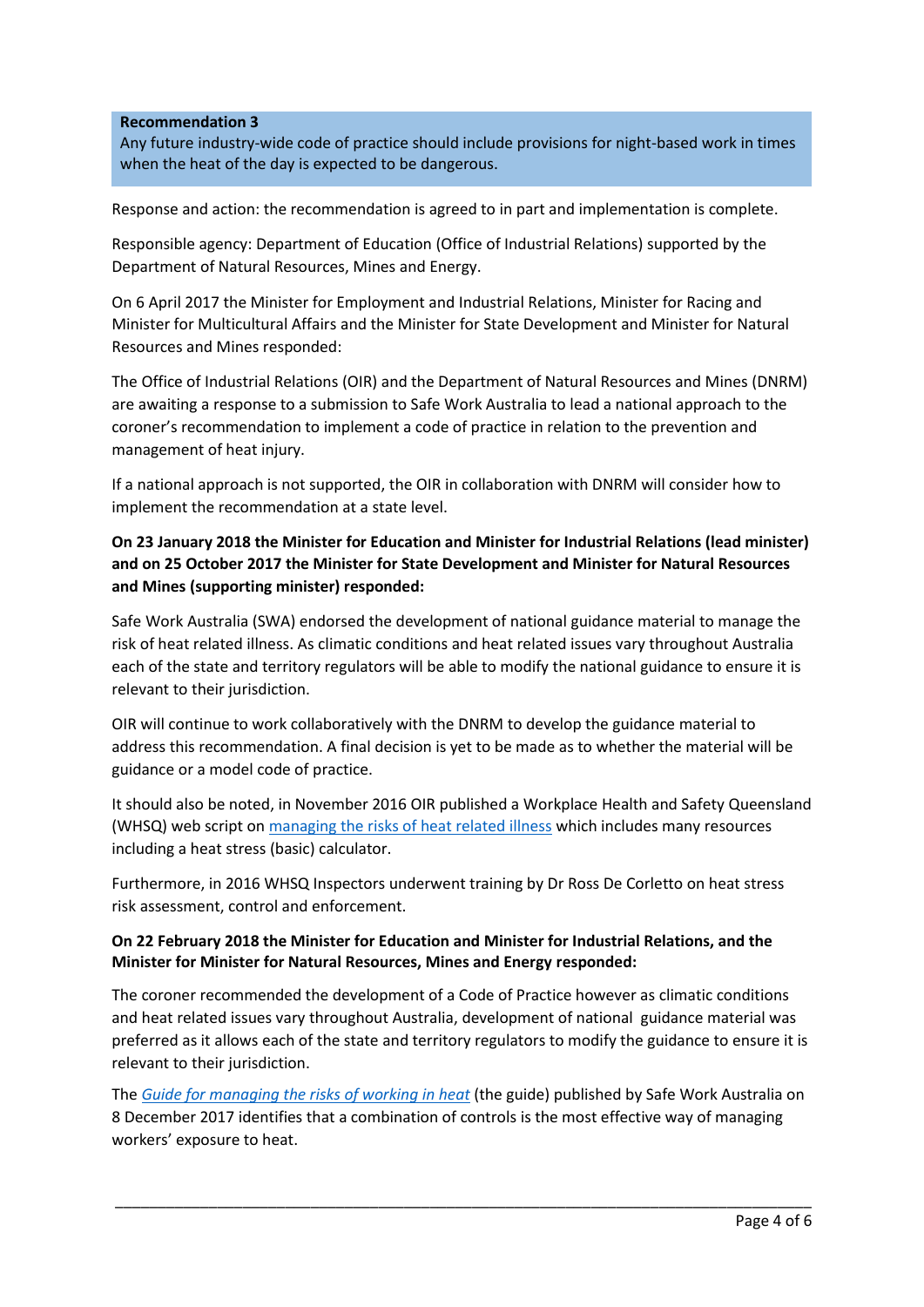Special note is made to the scheduling of heavy or strenuous work for cooler times of the day or year. The guide identifies the Bureau of Meteorology as a useful source of up to date information for environmental conditions that affect temperature and humidity, as well as heatwave forecasts and information on climate zones of Australia. Safe Work Australia is also working with the Bureau of Meteorology about cross-promotion of the guide

#### **Recommendation 4**

Any future industry-wide code of practice should include measurable, objective criteria which would require a casualty to be evacuated to a hospital, and further, measurable objective criteria which would require a casualty to be immediately evacuated to a hospital.

Response and action: the recommendation is agreed to in part and implementation is complete.

Responsible agency: Department of Education (Office of Industrial Relations) supported by the Department of Natural Resources, Mines and Energy.

On 6 April 2017 the Minister for Employment and Industrial Relations, Minister for Racing and Minister for Multicultural Affairs and the Minister for State Development and Minister for Natural Resources and Mines responded:

The Office of Industrial Relations (OIR) and the Department of Natural Resources and Mines (DNRM) are awaiting a response to a submission to Safe Work Australia to lead a national approach to the coroner's recommendation to implement a code of practice in relation to the prevention and management of heat injury.

If a national approach is not supported, the OIR in collaboration with DNRM will consider how to implement the recommendation at a state level.

# **On 23 January 2018 the Minister for Education and Minister for Industrial Relations (lead minister) and on 25 October 2017 the Minister for State Development and Minister for Natural Resources and Mines (supporting minister) responded:**

Safe Work Australia (SWA) endorsed the development of national guidance material to manage the risk of heat related illness. As climatic conditions and heat related issues vary throughout Australia each of the state and territory regulators will be able to modify the national guidance to ensure it is relevant to their jurisdiction.

OIR will continue to work collaboratively with the DNRM to develop the guidance material to address this recommendation. A final decision is yet to be made as to whether the material will be guidance or a model code of practice.

It should also be noted, in November 2016 OIR published a Workplace Health and Safety Queensland (WHSQ) web script on [managing the risks of heat related illness](https://www.worksafe.qld.gov.au/injury-prevention-safety/hazardous-exposures/heat-stress) which includes many resources including a heat stress (basic) calculator.

Furthermore, in 2016 WHSQ Inspectors underwent training by Dr Ross De Corletto on heat stress risk assessment, control and enforcement.

## **On 22 February 2018 the Minister for Education and Minister for Industrial Relations, and the Minister for Minister for Natural Resources, Mines and Energy responded:**

The coroner recommended the development of a Code of Practice however as climatic conditions and heat related issues vary throughout Australia, development of national guidance material was